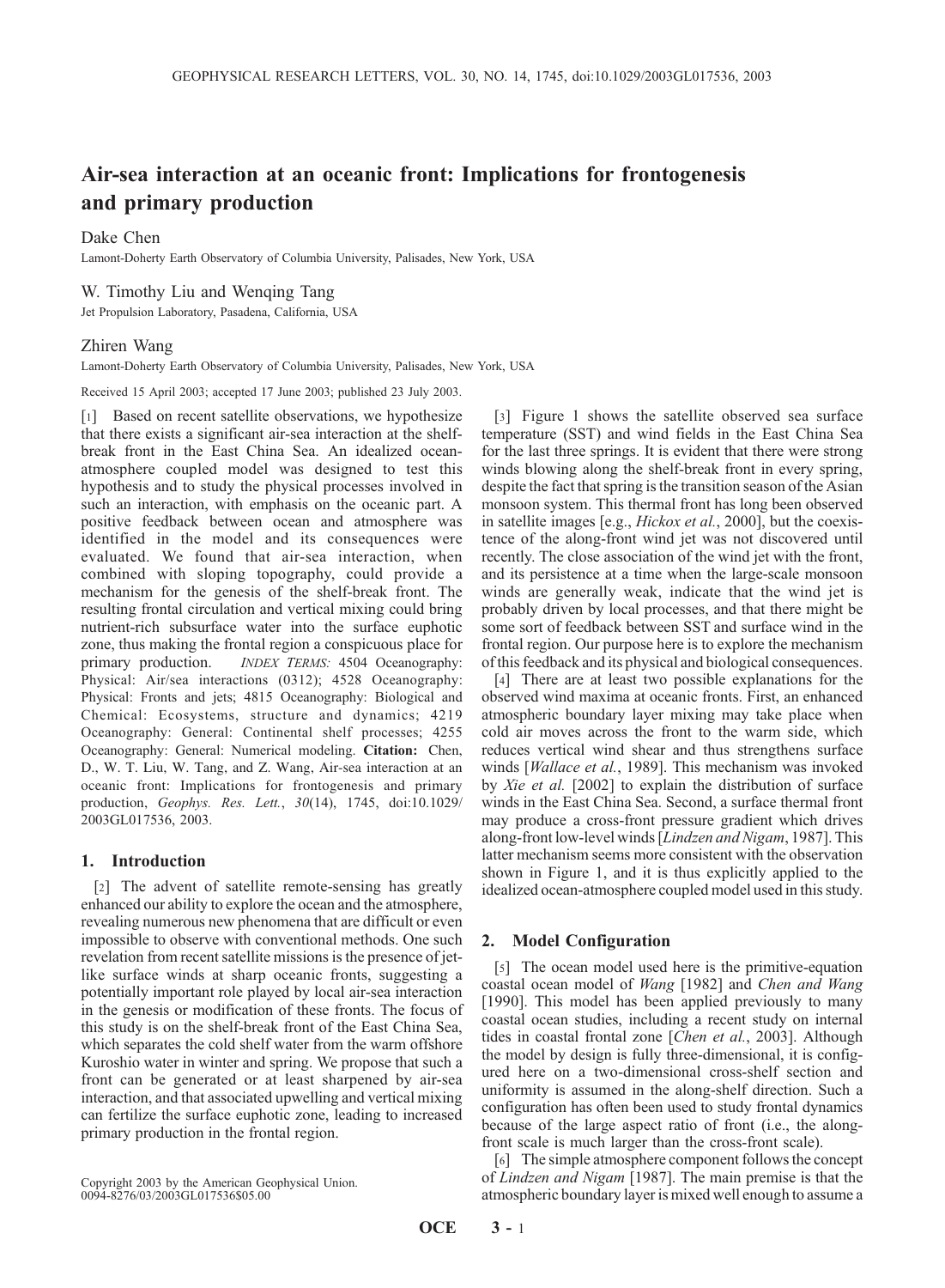

Figure 1. Spring time sea surface temperature (shading and white contours) and winds (vectors) in the East China Sea, showing a close association of jet-like surface winds with the shelf-slope thermal front. The data displayed here are March-April-May averages of the QuikSCAT wind and the TRMM sea surface temperature in the past three years. The unit of temperature is  $\mathrm{^{\circ}C}$  and the maximum wind vector is about 10 m/s.

coherent vertical temperature profile, and the influence from free atmosphere above is negligible. Thus, in a linear, steadystate model, the boundary layer pressure and wind fields can be diagnostically determined from SST distribution. Some parameters of the original model, which was configured for the tropics, had to be adjusted here. It was done in such a way that model winds, when forced with observed SST, were comparable to observed winds in magnitude.

[7] Two sets of model experiments are presented here, one starting with a broad thermal front in a flat-bottom ocean and the other with more realistic bottom topography and temperature stratification. For simplicity, salinity is set to a constant so that density is solely determined by temperature. The effective model domain is 600 km wide, with a sponge zone on either side to damp out unwanted signals. Radiation boundary condition is applied to all ocean model variables at both boundaries. The model has a horizontal resolution of 6 km and a vertical resolution of 5 m. The time step is set to 10 minutes and the coupling between the ocean and atmosphere takes place at each time step.

### 3. Results

[8] The basic physical processes involved in the model air-sea interaction are first illustrated in a pair of flat-bottom cases, each run for two months without external forcing. Figure 2a shows the evolution of the temperature and flow fields for the case with a water depth of 200 m. Initialized with a broad front of uniform temperature gradient, the model is able to generate an along-front surface wind (not shown), which in turn produces a large cross-front circulation cell in the ocean. As time proceeds, the circulation cell continues to push surface water onshore and bottom water offshore, sharpening the temperature gradient toward the cold side at the surface and toward the warm side near the bottom. The surface mixed layer is much deeper than the bottom one because wind stirring and latent heat loss, in addition to shear instability, contribute to the turbulent mixing there. The model behavior in Figure 2a would remain the same in a deeper ocean except for a thicker middle layer.

[9] However, the same is not true when the model ocean is much shallower. As shown in Figure 2b, the evolution of

the model fields is totally different for a water depth of 100 m. Since the thickness of the water column is now thinner than the combined depth of the surface and bottom mixed layers, the two layers merge and the whole water column is mixed. The horizontal advection of temperature is no longer strong enough to create two separate boundary layers in the presence of vertical mixing. The circulation is much weaker due to mixing of momentum, as compared to that of stratified deeper ocean. It is interesting to note that the whole front is now moving offshore as a result of the cooling caused by wind-induced evaporation. In light of the



Figure 2. Model produced temperature fields (shading) and cross-shelf stream functions (solid curves) at different times from start for (a) 200 m and (b) 100 m flat-bottom ocean. The contour interval for stream function is  $0.4 \text{ m}^2/\text{s}$ and the circulation cells rotate counterclockwise when facing the paper.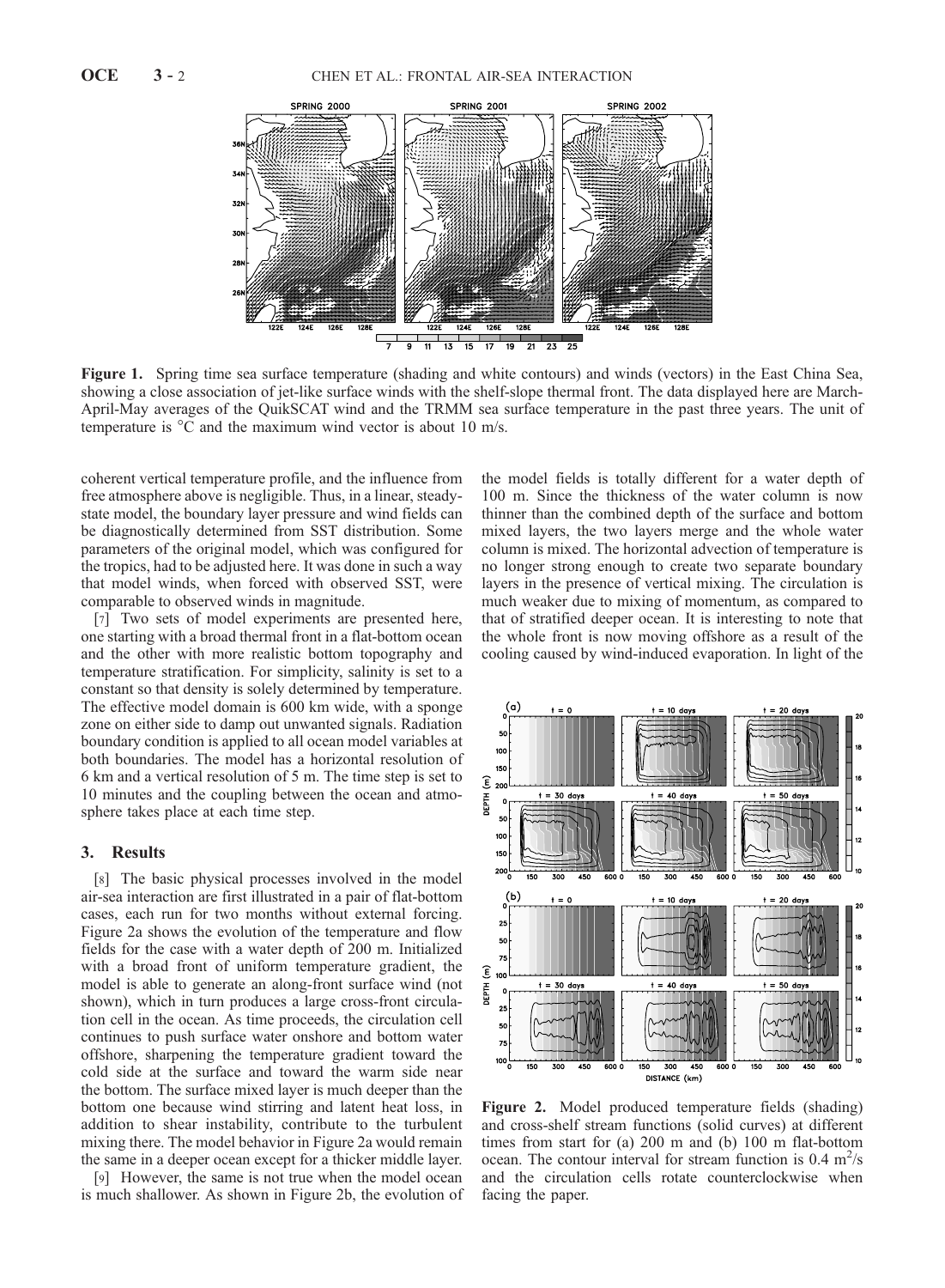



Figure 3. Similar to Figure 2 except for more realistic topography and stratification. The maximum model depth is 800 m, but only the top 200 m is plotted here.

results in both Figures 2a and 2b, it is conceivable that, on a sloping coastal topography, a sharp front would be formed at a critical location that marks the transition from the stratified offshore water to the well-mixed inshore water.

[10] We next examine the experiment that includes a continental shelf and a more realistic temperature distribution. Here the model has a minimum depth of 50 m at the inshore boundary and a maximum depth of 800 m in the offshore region. The initial temperature is the same as before at the surface, but it now has a vertical stratification that increases offshore. Though still idealized, this model setting is representative of the situation in the shelf-slope region of the East China Sea. Figure 3 shows the evolution of model temperature and flow fields for the upper 200 m. As expected, in response to the initial temperature gradient, the model generates an along-shelf wind which drives a large cross-shelf circulation cell. The shallow water inshore is then rapidly mixed, a front is formed between the wellmixed water and the stratified water, and the cross-shelf circulation is intensified at the front. The front and the associated circulation gradually advance seaward, both becoming increasingly stronger. By day 50, the front has become about 3 times sharper than the initial temperature gradient and has moved to a location where the water is about 120 m deep.

[11] This sequence is consistent with what we have learned from the two flat-bottom cases. The same physical processes described there are at work here. In particular, there is a shoreward heat flux in the surface layer of the stratified deep water and a seaward negative heat flux from the mixed shallow water. Consequently, a sharp temperature front is created in between. In order to have a clearer picture of the local air-sea interaction involved, the time evolution of four selected surface variables are depicted in Figure 4. Initially, a uniform along-shelf wind field is generated over the prescribed temperature gradient, which results in surface latent heat loss and onshore surface currents. Because of the depth dependence of the oceanic response to the atmospheric forcing, a front starts to form between the shallow inshore water and the deep offshore water. Accordingly, a wind jet is produced and it further strengthens the front and the associated circulation. It is evident in the figure that the wind jet and the front keep reinforcing each other as time goes by, clearly indicating a positive feedback between the atmosphere and the ocean. Such a feedback could provide a mechanism for frontogenesis.

[12] A passive tracer is included in this experiment to evaluate the effect of the frontal air-sea interaction and the associated oceanic circulation on nutrient transport and primary production. Figure 5 shows the variation of a tracer (or some nutrient) that is originally depleted in the upper 100 m and is kept at 100% concentration in the water column below. As the time proceeds, the upper water column at the front is gradually replenished with the nutrient from below, due to vertical mixing and upwelling. There is also a significant upward nutrient transport in the stratified water seaward of the front, where a large portion of the upwelling associated with the frontal circulation takes place. Such



Figure 4. Variations of four surface variables as a function of time and offshore distance, showing the formation of shelf-break front and associated wind jet as a result of airsea interaction. The units are m/s,  $w/m^2$ , °C and cm/s for wind, heat flux, SST and surface current, respectively.